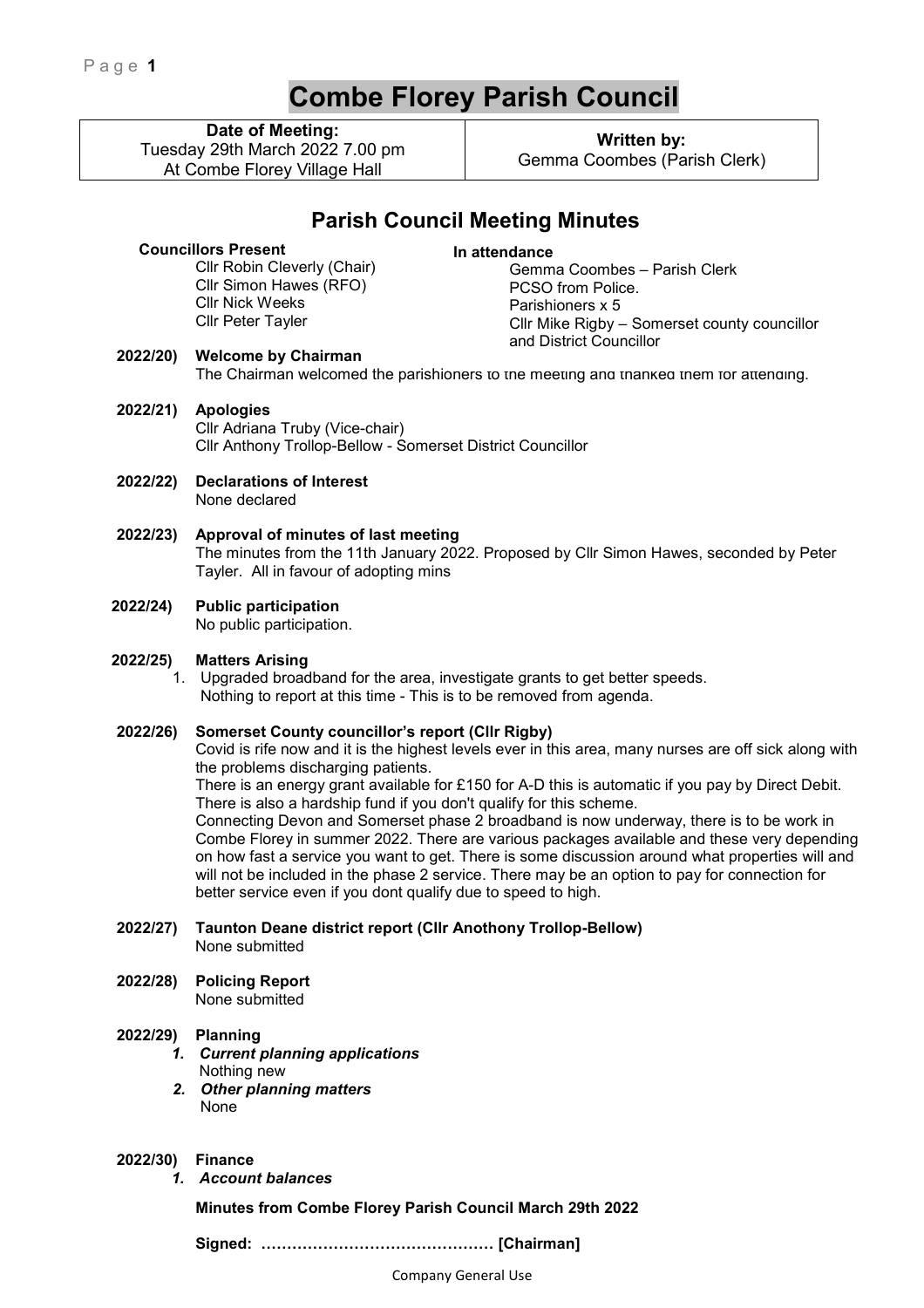## P a g e **2**

#### a. Current account - £6500.00

#### **2. Bank Reconciliation and Cash Days Books**

Payment schedule is circulated and signed by chairperson, daybook and cash book also signed. **3. Remittances** 

## a. none

## **4. Invoices for payment**

Cllr Simon Hawes (RFO) read out the invoices for payment.

- a. Clerk's 1.75% uplift backdated to 1st April 2021 as per instruction from SALC - Proposed by Cllr Robin Cleverly , seconded by Cllr Nick Weeks . All in favour All in favour of paying the 1.75% increase and the clerk will put this in expenses for May.
- b. Parish Clerk wages and expenses (February March inclusive) £216.00 (before deductions)
	- Proposed by Cllr Peter Taylor, seconded by Cllr Nick Weeks. All in favour.
- c. HMRC (Clerks PAYE) £41.60
	- Proposed by Cllr Peter Taylor, seconded by Cllr Nick Weeks. All in favour.
- d. Thomosina Hobhouse Village Garden £155.00
	- Proposed by Cllr Peter Taylor, seconded by Cllr Nick Weeks. All in favour.
- e. Mark Lewis Village Garden £284.20
	- Proposed by Cllr Peter Taylor, seconded by Cllr Nick Weeks. All in favour.
- f. Triscombe Nurseries Village Garden £155.00 - Proposed by Cllr Peter Taylor, seconded by Cllr Nick Weeks. All in favour. This should be granted back to us at some point.

g. Mark Perry - Village Lengthsman - £920.00 - Proposed by Cllr Peter Taylor, seconded by Cllr Nick Weeks. All in favour.

#### ii. **Other Finance matters.**

VAT reclaim has been successful and is back of £237.02

## **2022/31) Highways & Footpaths**

#### **1. Moving footpath so there is no need to walk along the main B3224 for about 50m. As an official change could take 30 years, we need to speak to land owner.**

It may be easier to move the footpath to the side without the steep bank, there is no need for a public enquiry as this should be able to be done by agreement. The agreement would need to be signed by the land owner and the parish council. Cllr Rigby is pressing the County Council to get the paperwork drawn up. What kind of style that is put in is open to be decided closer to the time.

#### **2022/32) Village Maintenance**

## **1. Village Garden**

Waiting for ground to dry out a bit and then the ground can be levelled up etc and more work can begin. There is a plant sell 30th April in village hall and this could be a good place to get some good price plants.

There has been an offer of a swing for the village garden as a donation.

#### **2. Waste bin / dog waste bin - Complaints about dog fowling**

There is some dog waste being left in the garden and other places around the village. If a waste, bin is but in the garden then it needs to be emptied on a regular basis. Not having a bin will encourage people to ignore the issue. If there is places to put the dog waste in then it makes it easier for this to be used.

There has also been dog waste left by the entrance to the Combe.

Clerk to contact District council about bins, costs, placements etc.

**3. Road signs/ Finger posts** 

Nothing new, hoping for the end of June.

**4. Overhanging trees on Coggans lane. Who owns the hedge?** 

There is continued dispute who owns this area of hedge. Highways view is if its on your land or comes from your hedge it is your issue.

## **Minutes from Combe Florey Parish Council March 29th 2022**

 **Signed: ……………………………………… [Chairman]**